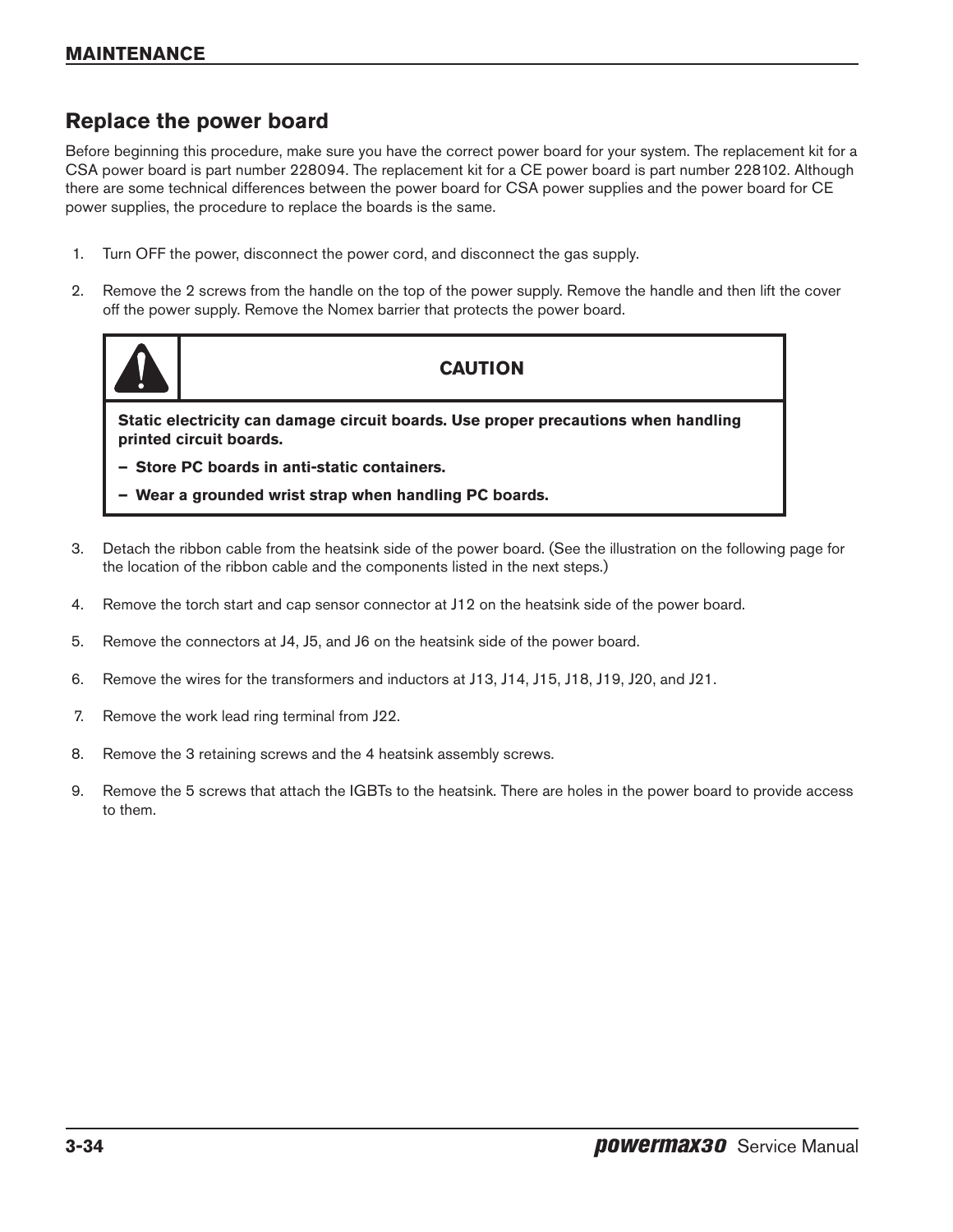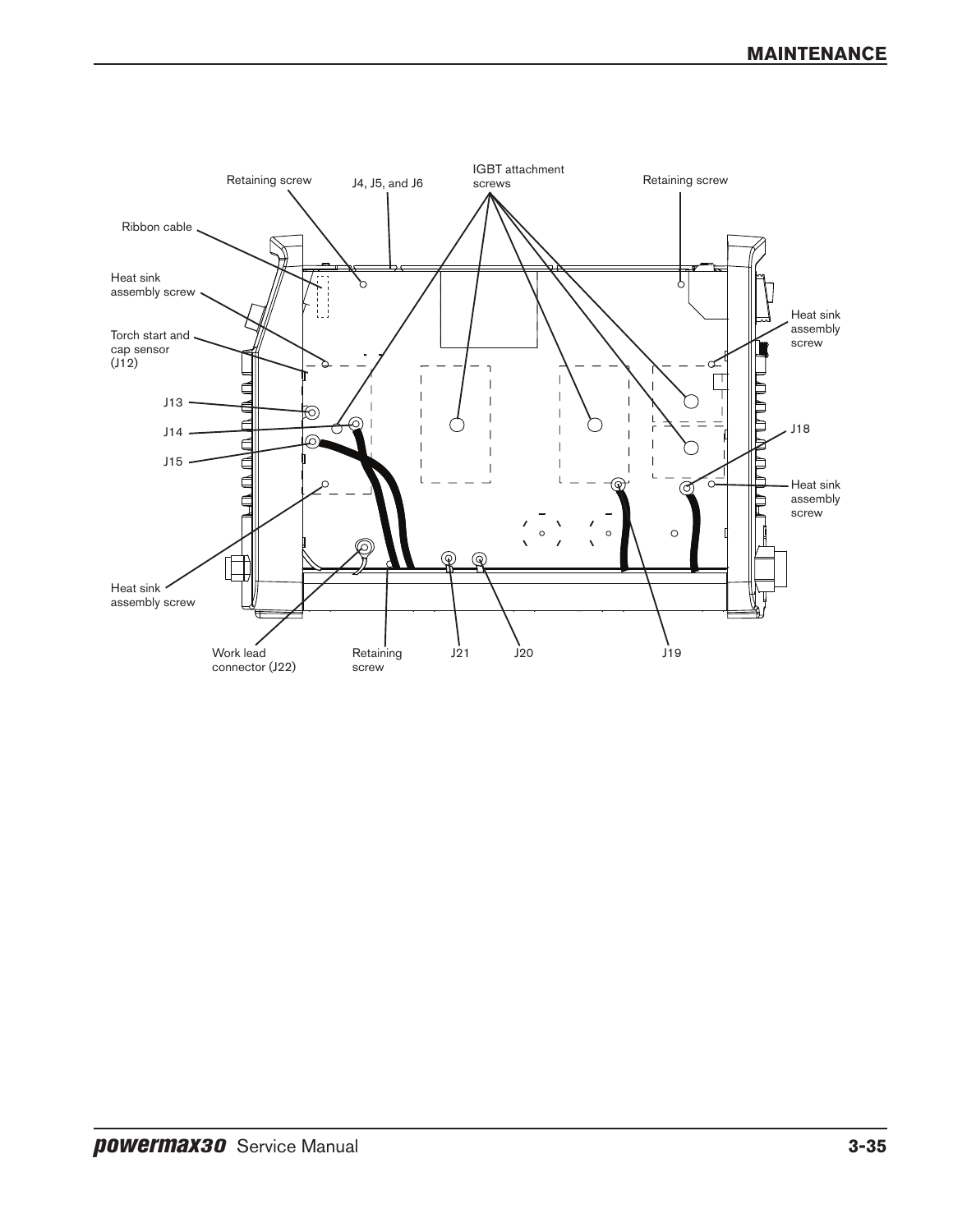## **Maintenance**

- 10. If you only have 1 screw on the snubber resistor, go to 10a (CSA serial number 30-009220 and below, CE serial number 30-009289 and below). If you have a spring clip with 2 screws on the snubber resistor go to 10b (CSA serial number 30-009221 and above, CE serial number 30-009290 and above).
	- a. Remove the 1 screw from the snubber resistor on the top of the heatsink. (CSA serial number 30-009220 and below, CE serial number 30-009289 and below.)



b. Remove the 2 screws from the spring clip on the top of the heatsink and remove the spring clip. (CSA serial number 30-009221 and above, CE serial number 30-009290 and above.)



- 11. Detach the bottom 2 wires (both are white) from the ON/OFF switch.
- 12. Lay the unit on its side (power board down) and use a 5/16-inch (8 mm) nut driver to remove the nuts that secure the red and the white wires that are routed underneath the board to the studs on the fan side of the unit. The studs are labeled "RED" and "WHT."
- 13. Stand up the unit again. Tuck out of the way all the wires that you detached.
- 14. Pull the board straight out from the power supply.
- 15. Before installing a new power board, clean the heatsink with isopropyl alcohol. Gently scrub away any residual thermal compound, being careful not to scratch the heatsink. Wipe it with a clean cloth.